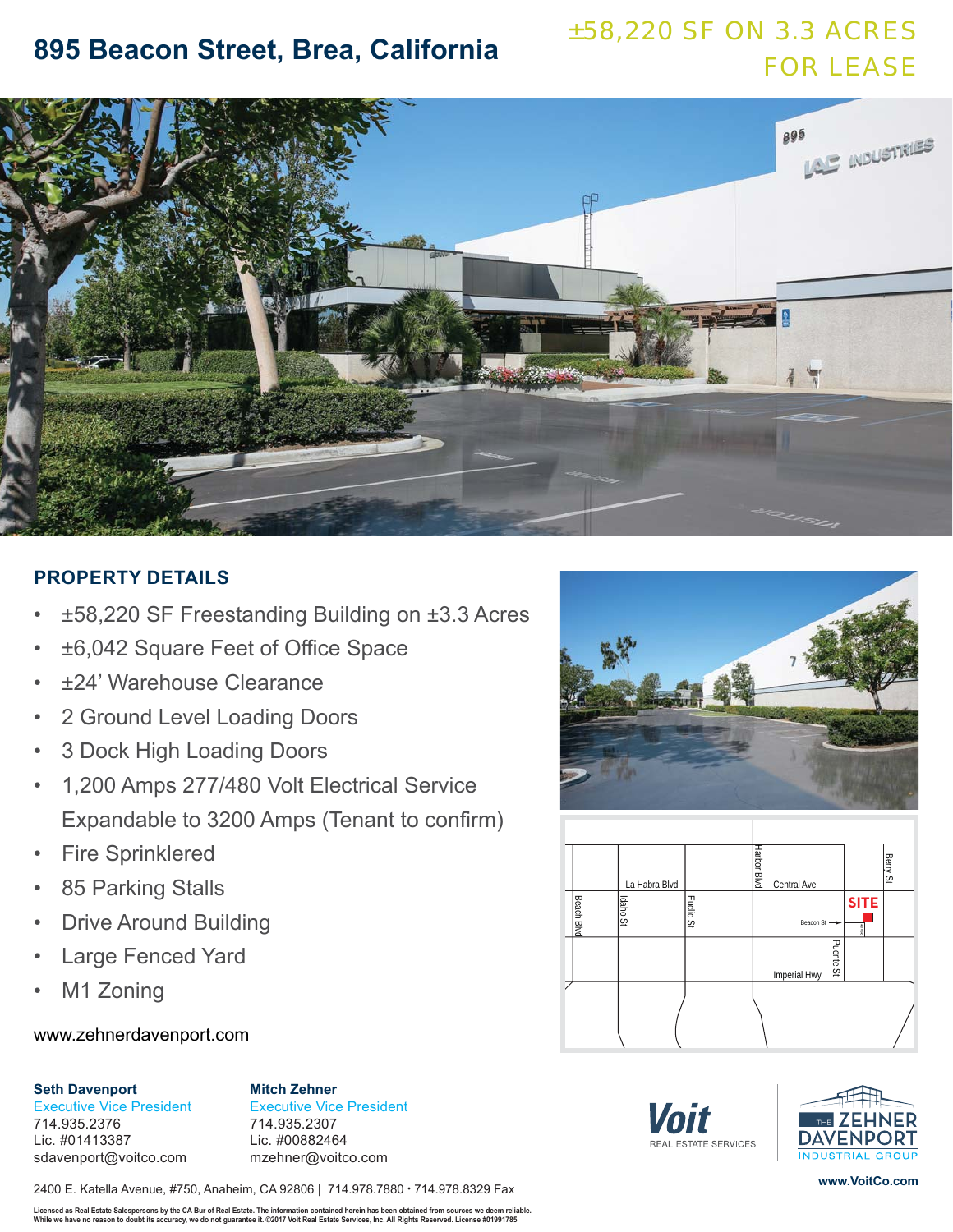# ±58,220 SF ON 3.3 ACRES **895 Beacon Street, Brea, California EXPLESS BEACON STREET ASSE**



\*Site Plan Not to Scale

### **Seth Davenport**

Executive Vice President 714.935.2376 Lic. #01413387 sdavenport@voitco.com

**Mitch Zehner** Executive Vice President 714.935.2307 Lic. #00882464 mzehner@voitco.com

2400 E. Katella Avenue, #750, Anaheim, CA 92806 | 714.978.7880 • 714.978.8329 Fax

Licensed as Real Estate Salespersons by the CA Bur of Real Estate. The information contained herein has been obtained from sources we deem reliable.<br>While we have no reason to doubt its accuracy, we do not guarantee it. ©2





**www.VoitCo.com**